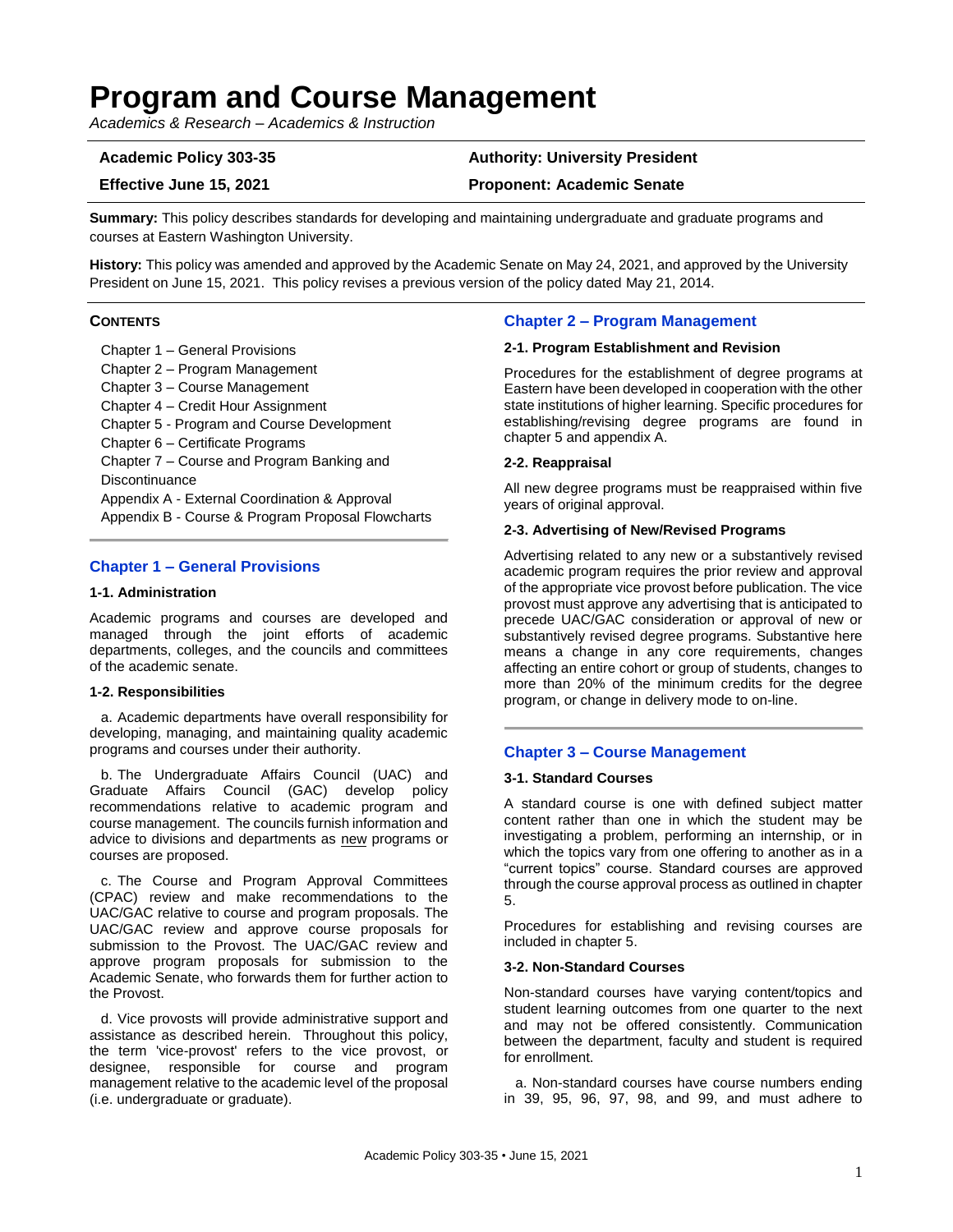established standards for approval. These end numbers are not to be used for standard courses.

b. The following numbers are assigned to specific nonstandard courses:

(1) Courses with numbers ending in 39 are used for special, selected or current topics. These courses may be repeated for credit under a different title/topic.

(2) Course numbers ending in 95 are used for internships and practica.

(3) Course numbers ending in 96 are used for experimental courses. These are courses being evaluated for potential implementation as standard courses. The course may not be offered more than twice in a five year period before being reviewed by the UAC/GAC for consideration as a standard course through the course approval process outlined in chapter 5.

(4) Course numbers ending in 97 are used for workshops. These are courses concerned with a single narrow subject and may be offered in a concentrated time frame.

(5) Course numbers ending in 98 are used for seminar courses. A seminar is a small class of students engaged in advanced study and original research. Seminars are a full term in length and have regularly scheduled class meetings

(6) Independent and directed study courses are numbered ending in 99.

c. Only departments offering approved graduate degree programs may use the graduate-level non-standard numbers without prior approval. Other departments require approval from the GAC to offer non-standard graduate courses on either a blanket basis or by approval of individual situations. The council will expect such departments to document their qualifications for offering graduate-level courses.

### **3-3. Stacked Courses**

Stacked courses are taught at multiple levels (100, 200, 300, 400, 500) in the same discipline, program, or subject area, at the same time, location, and by the same instructor. These courses must be approved as stacked courses by the Dean and UAC or GAC respectively. In the case of stacked courses that involve both undergraduate and graduate courses, these proposals must be approved by the Dean and both UAC and GAC. In addition, there must be stated student learning outcomes and differential performance measurements in undergraduate/graduate stacked courses clearly stated in the course syllabus and reflect the level of rigor expected for the course.

# **3-4. Cross-Listed Courses**

 $\overline{a}$ 

Cross-listed courses are taught across two or more disciplines, programs, or subject areas, at the same time, location, and by the same instructor.

Cross-listed courses must be proposed to and approved by the appropriate UAC/GAC CPAC. New, experimental non-standard courses may be cross-listed twice within a five-year period before they must be submitted to the appropriate CPAC.

The attributes of a cross-listed course in one discipline, program or subject must apply to the same course in all other disciplines, programs or subject areas, including prerequisites, applicability as prerequisites, applicability towards degree/program requirements, GECR status and course fees.

The proposing departments must demonstrate how students and the university are benefited by the crosslisting.

For internal reporting, full-time equivalent students (FTESs) and full-time equivalent faculty (FTEF) associated with all cross-listed courses will be allocated to the department that "funds" the course, (i.e., the department which pays the salaries and benefits of the instructor teaching the course). The Higher Education Enrollment Reports submitted to the office of financial management (OFM) will count FTESs towards the CIP discipline in which the student registers. Cross-listed course requests will clearly identify which department is funding the course.

# **Chapter 4 - Credit Hour Assignment**

### **4-1. General**

This chapter establishes university standards with regard to the definition of "credit hour" and the assignment of credit hours to courses and other types of academic work. The Office of the Provost and Vice president for Academic Affairs shall have primary responsibility for publication, dissemination and implementation of these provisions.

Regulations of the U.S. Department of Education require institutions of higher education to define "credit hour" and to develop policies and procedures for assignment of credit hours to courses and other types of academic work consistent with the institution's definition.

### **4-2. Policy**

A "credit hour" is a measure of graduate or undergraduate academic work represented in intended student learning outcomes and verified by evidence of student achievement that reasonably approximates not less than one hour of classroom or direct faculty instruction<sup>1</sup> and a minimum of two hours of out-of-class student work for each week of instructional time for approximately ten weeks for one quarter, or an equivalent amount of work over a different amount of time. This unit of measure is a reasonable approximation of a minimum amount of student work for an on-campus course.

For purposes of laboratory work, individual study, field application, internships, practica, ensemble, studio work, distance learning, hybrid courses, and other academic work leading to the award of credit hours, each credit hour

 $<sup>1</sup>$  A class hour at Eastern Washington University is</sup> typically 50 minutes.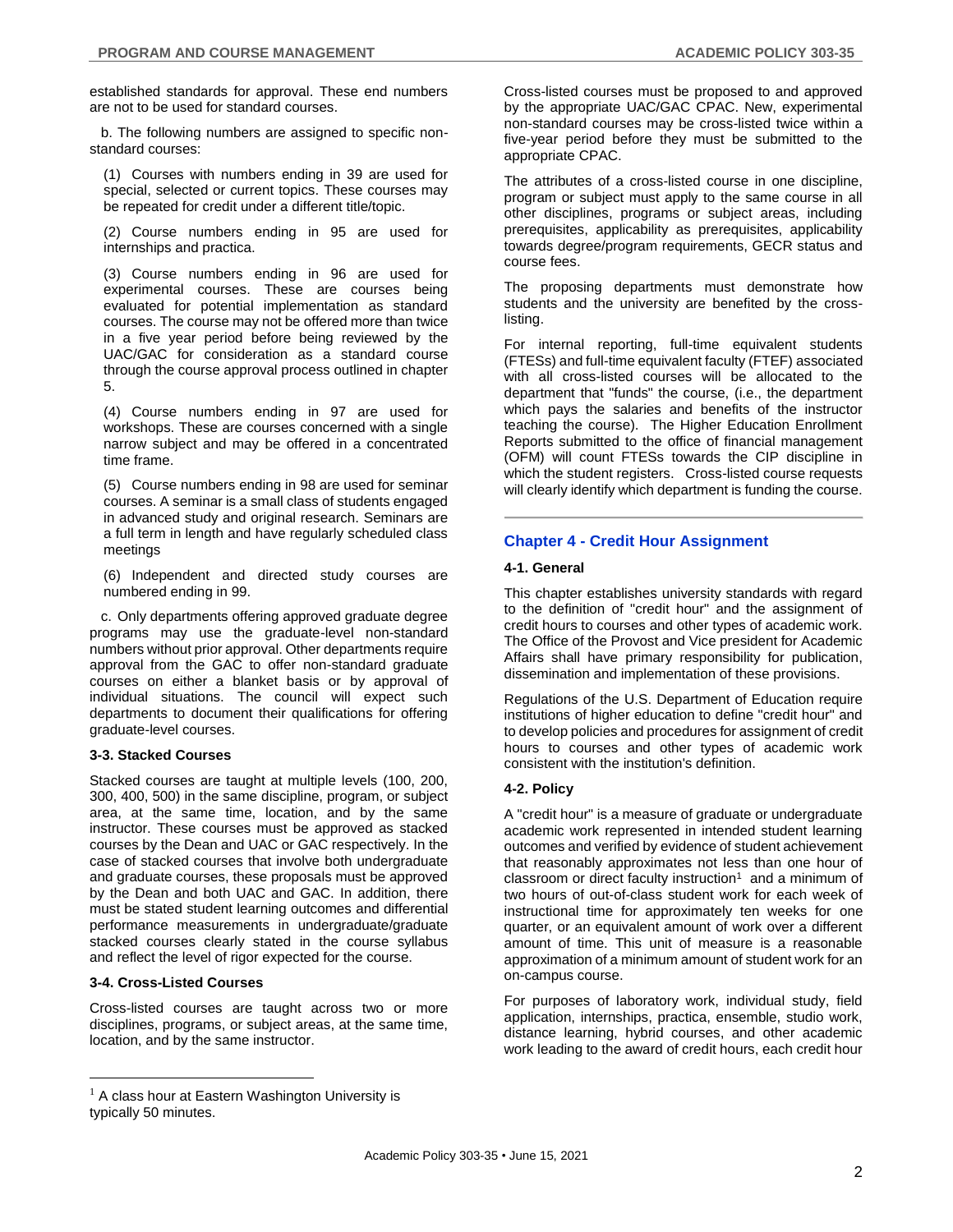should reasonably approximate an equivalent amount of work as described in Paragraph 1 above. The following definitions are provided as general guidance for approximating a minimum amount of student work in the learning formats described below:

a. Face-to-face traditional: One (1) credit hour for faceto-face traditional credit is defined as one (1) hour of classroom or direct faculty instruction and a minimum of two hours of out-of-class student work for each week of instructional time.

b. Distance and Online learning: One (1) credit hour for distance or online learning is defined as three (3) hours of instruction and/or student work per week that leads to equivalent learning outcomes required for an on-campus course.

c. Field application, internship, practicum, or clinical rotation: One (1) credit hour for field placement, internship, practicum, or clinical rotation is defined as at least thirty (30) hours of supervised work each quarter.

d. Laboratory: One (1) credit hour for laboratory credit is defined as a minimum of two (2) class hours of work each week in a laboratory under the supervision of a lab supervisor/instructor and an expectation of one (1) class hour of additional out-of-class student work each week.

e. Individual study: One (1) credit hour for individualized study (e.g. thesis, research report, and independent study) is defined as a minimum of three (3) class hours of direct instruction and/or individual work each week.

f. Studio: One (1) credit hour for studio credit is defined as a minimum of two (2) class hours of instruction per week for each credit hour and an expectation of one (1) class hour of additional out-of-class student work each week.

g. Ensemble (music classes): One (1) credit hour for studio credit is defined as a minimum of two (2) class hours of instruction per week for each credit hour and an expectation of one (1) class hour of additional out-of-class student work each week.

h. Hybrid: This mode of instruction is a combination of face-to-face traditional and distance learning. For a hybrid course, one (1) credit hour should reasonably approximate the combination of face-to-face traditional credit and distance learning credit that is proportional to the percentage of the instructional time for each of the two modes.

#### **4-3. Procedures**

The following procedures describe the university's process for determining the assignment of credit hours to courses:

a. In the process of developing a new course, faculty will propose the appropriate assignment of credit hours to a course on the Course and Program Approval Committee (CPAC) Course Form.

b. Faculty must provide sufficient information and detail in syllabi to establish that the minimum amount of work expected of students is consistent with the assignment of credit hours to the course.

c. The proposed assignment of credit hours must be submitted to the following administrators and committees for review and approval:

- (1) Department Chair
- (2) Dean of the College
- (3) Vice Provost
- (4) Course and Program Approval Committee

(5) Undergraduate Affairs Council(for undergraduate courses) or Graduate Affairs Council (for graduate courses)

d. The Provost or the Provost's designee will provide final verification of the assignment of credit hours, and will be responsible for the interpretation of policies and procedures pertaining to the assignment of credit hours to a course or other types of academic work.

e. The Provost or Provost's designee will consult with departmental faculty to make changes when the assignment of credit is inconsistent with this policy.

Courses and/or academic work must be scheduled in a way that conforms to the above definition of credit hour.

### **Chapter 5 - Program & Course Development**

New courses or changes to existing courses, and proposals for new programs or substantive revisions to existing programs are submitted to CPAC for review and approval. Course proposals approved by the CPAC are forwarded to UAC/GAC and the Provost for approval. Program proposals approved by the CPAC are forwarded to UAC/GAC, Senate, the Provost and University President for approval. Approved proposals are implemented in the following academic year.

#### **5-1. Definitions**

a. Substantive revision of existing programs includes the addition of new courses, changes in course content and credit value, changes in total program credits, and change in delivery mode to on-line.

b. Minor revisions in existing programs include changes in delivery mode (except for a change to on-line delivery), and pre-requisite or course title changes.

c. New program proposals will only be considered if they are included on the current university biennial program plan, or if the appropriate vice provost approves them for submission.

#### **5-2. Proposal Procedures**

a. Preparation: Initiating faculty member(s) completes appropriate forms. Proposal forms and detailed instructions are available on the web pages of the Office of Academic Planning.

b. Coordination: Initiating faculty member(s) coordinates proposal with other offices as needed.

(1) Inter-Department Coordination: Any department that may be affected by a new/revised program or course proposal must be contacted regarding the proposal.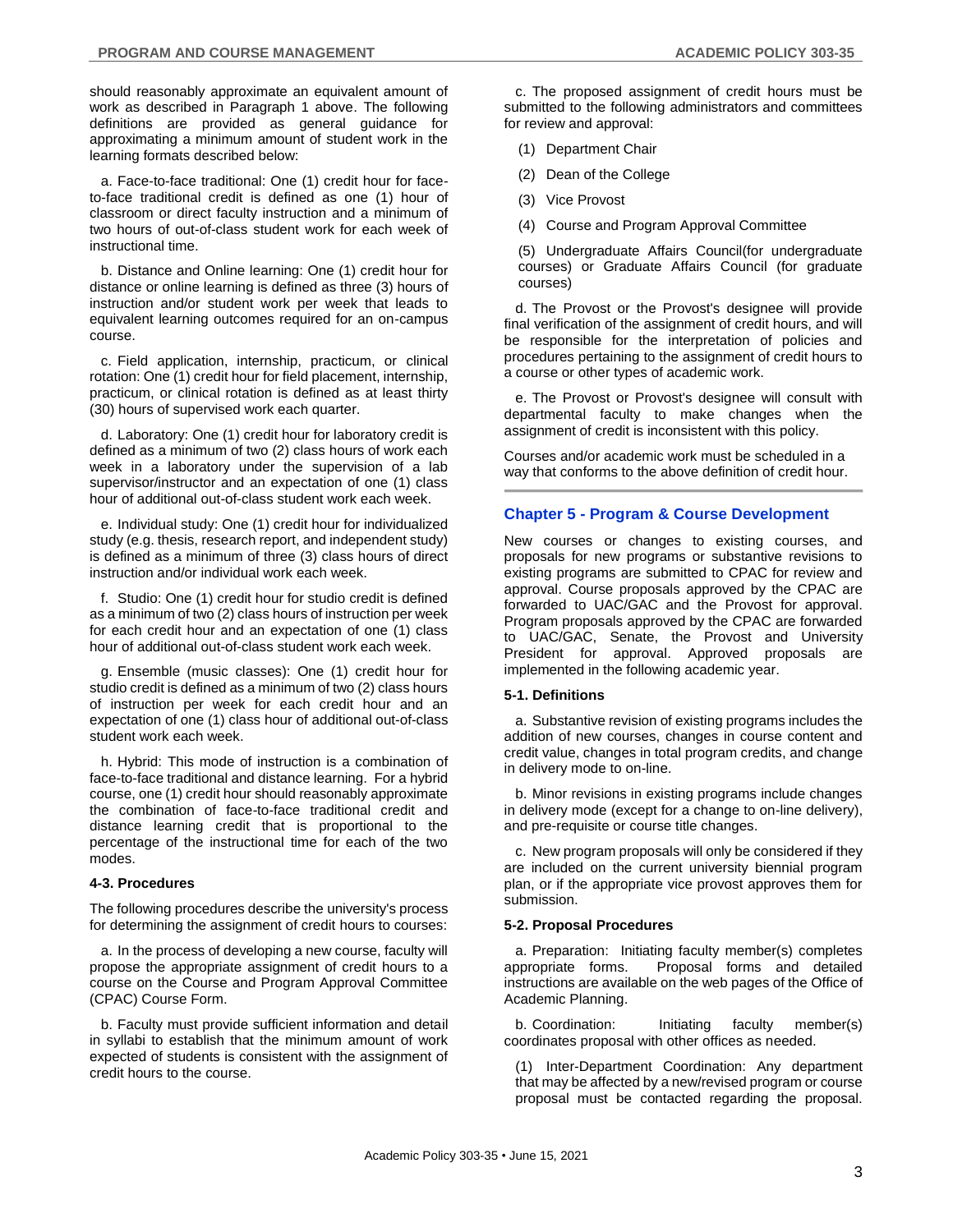Affected here means duplication of an existing course without significant methodological, theoretical and/or practical difference in content or incorporation of existing courses into degree or certificate programs. The chair of each affected department will review and approve the proposal, indicating their concurrence or nonconcurrence. If there is no comment by the department(s) affected, the proposal will go forward with a notation that the request for reply failed. As part of its review, CPAC will request comment from the affected department(s). If the department(s) does not respond within two weeks (during the academic year), lack of reply will be considered consent, and the review will proceed in due course. CPAC serves as the arbiter of non-concurrence objections and may forward their recommendation to UAC/GAC without securing the concurrence of affected departments.

(2) Dean of Libraries: Program and course proposals will be routed to the Dean of Libraries. If needed, a CPAC Library Support for Proposed Curricula form will be completed through the collaborative efforts of the department and the library. The Department Chair and the Dean of Libraries shall approve the completed form.

(3) Department Chair: The Department Chair reviews and approves or disapproves each proposal. Approvals indicate support and resources are available for the proposed changes.

(4) Academic Dean: The academic dean makes the final review before submitting the proposal. Approvals indicate support and resources are available for the proposed changes.

(5) For graduate programs that include undergraduate courses, the appropriate vice provost may seek the advice and counsel of the UAC.

(6) For online and distance education programs, the Executive Director of Extended Campus approves the plan for delivery and budget.

c. Submission of Course Proposals: The academic dean forwards the proposal to the vice provost. Proposals must be submitted by the submission deadline as published in the Calendar of Deadlines.

(1) Administrative Review

The vice provost reviews the proposal for meeting institutional needs, protocol and policy adherence, and completeness and then prepares a review summary.

Results of the administrative review will be provided to the faculty contact listed on the proposal. The results may require corrections and/or additional information or documentation.

The vice provost will not forward any new or revised program proposals without appropriate approval.

Once administrative review requirements are satisfied, the vice provost will forward the proposal to the appropriate CPAC.

(2) CPAC Review

The CPAC reviews the proposal and recommends approval or revision.

If the CPAC recommends approval, it will forward the proposal to the UAC/GAC for consideration and voting.

If the CPAC does not recommend approval, it will return the proposal to the submitting department for revision/resubmission via the vice provost. Department Response; the submitting department may:

• revise and resubmit the proposal based on CPAC recommendations;

• resubmit the proposal, with a written explanation, directly to the UAC/GAC without adjustment for a vote; or,

• withdraw the proposal.

(3) UAC/GAC Action

The UAC/GAC reviews and votes on the proposal. UAC/GAC's recommendation will be presented to the vice provost for recordation.

(4) Vice Provost Action

The vice provost will document the UAC/GAC decisions.

Approved course proposals will be implemented and listed in university catalog of the following academic year.

#### **5-3. Submission of Program Proposals**

For submission of Program Proposals, the procedures described in 5-2(a-b) are completed prior to the following:

a. Administrative Review

The vice provost reviews the proposal for meeting institutional needs, protocol and policy adherence, and completeness and then prepares a review summary.

Results of the administrative review will be provided to the faculty contact listed on the proposal. The results may require corrections and/or additional information or documentation.

The vice provost will not forward any new or revised program proposals without appropriate approval.

Once administrative review requirements are satisfied, the vice provost will forward the proposal to the appropriate CPAC and notify the Academic Senate of proposals involving new programs and substantive changes to programs as an informational item.

b. CPAC Review

The CPAC reviews the proposal and recommends approval or revision.

If the CPAC recommends approval, it will forward the proposal to the UAC/GAC for consideration and voting.

If the CPAC does not recommend approval, it will return the proposal to the submitting department for revision/resubmission via the vice provost.

Department Response; the submitting department may: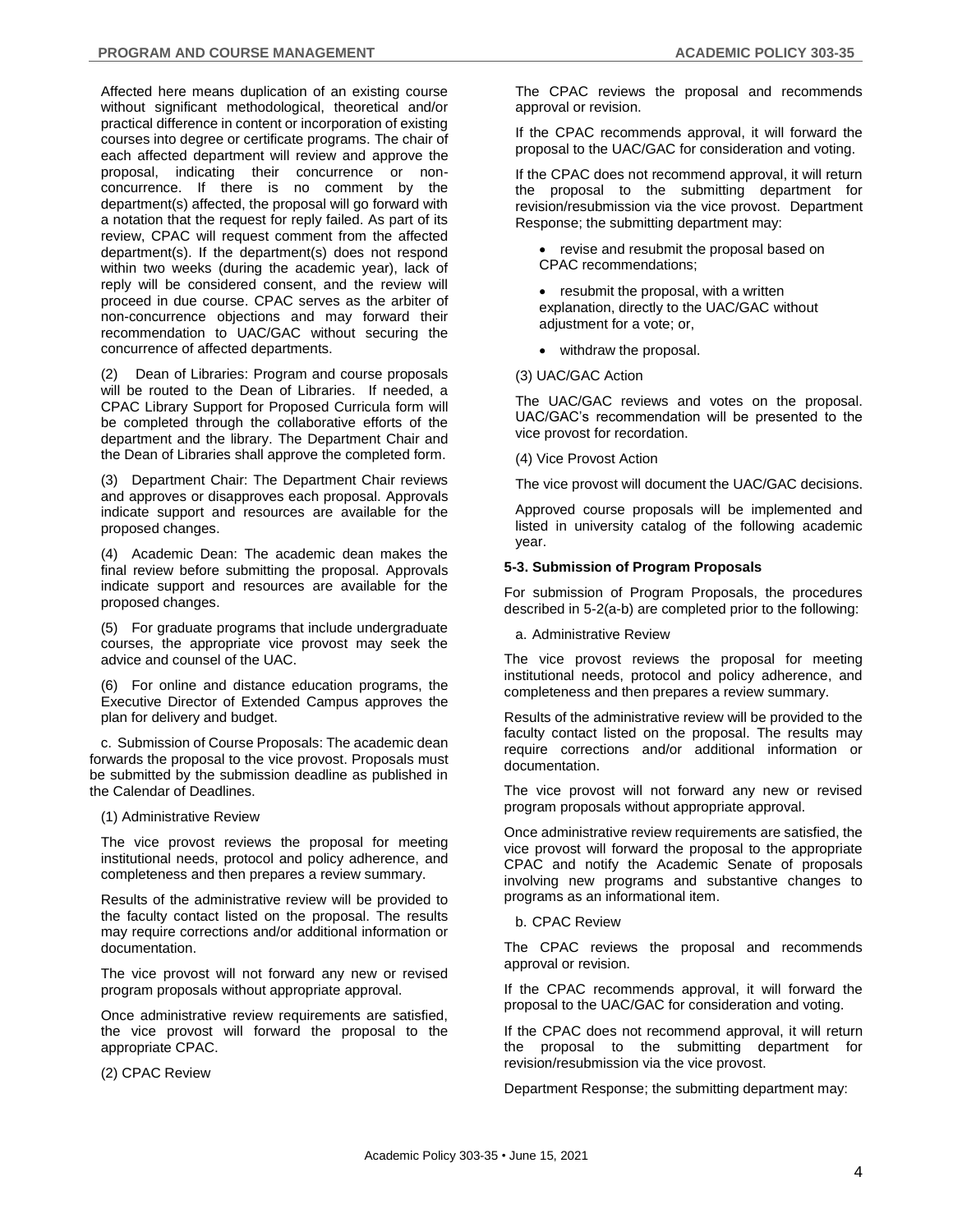- revise and resubmit the proposal based on CPAC recommendations;
- resubmit the proposal, with a written explanation, directly to the UAC/GAC without adjustment for a vote; or,
- withdraw the proposal.
- c. UAC/GAC Action

The UAC/GAC reviews and votes on the proposal. UAC/GAC's recommendation will be presented to the vice provost for recordation.

d. Vice Provost Action

The vice provost will document the UAC/GAC decisions.

Approved proposals involving minor revisions of a program will be implemented and listed in university catalog of the following academic year.

Approved proposals involving new programs or substantive revision to an existing program will be forwarded to the Academic Senate for approval.

e. Academic Senate

Academic Senate votes on the proposal.

If the Academic Senate approves the proposal, the vice provost will document the decision and forward the proposal to the provost for further review.

If the Academic Senate does not approve the proposal, the proposal will be returned to the submitting department for revision and possible resubmission. The Academic Senate will notify UAC/GAC of any proposals that are not approved. Revised proposals must be resubmitted to CPAC and UAC/GAC for review.

f. Provost

The provost, or designee, in coordination with the vice provost, will review the proposal.

If the provost approves the proposal, the vice provost will document the decision and forward the proposal to the president for further review.

If the provost does not approve the proposal, the proposal will be returned to the submitting department for revision and possible resubmission. The provost will notify Academic Senate and UAC/GAC of any proposals that are not approved. Revised proposals must be resubmitted to CPAC, UAC/GAC and Academic Senate for review.

g. University President

The University President will review new program proposals and approve/disapprove.

If the president approves the proposal, the vice provost will document the decision.

If the president does not approve the proposal, the proposal will be returned to the submitting department for revision and possible resubmission. The president will notify the provost and Academic Senate of any proposals that are not approved. Revised proposals must be

resubmitted to CPAC, UAC/GAC, Academic Senate and the provost for review.

h. External Review

All new programs and some substantively changed programs must undergo an external review process as noted in Appendix A.

# **Chapter 6 - Certificate Programs**

#### **6-1. Introduction**

A certificate is a focused collection of courses that affords the student some record of coherent academic accomplishment in a given discipline or set of related disciplines.

A certificate is not a degree. Students are awarded a certificate upon completion of the defined program of coursework.

A graduate certificate is not a means of entry into a graduate degree program. While the courses comprising a graduate certificate may be used as evidence in support of a student's application for admission to a graduate degree program, the certificate itself is not considered to be a prerequisite.

Proposals for new certificate programs will follow the policies for review of new programs (Chapter 5).

New certificate programs in areas where joint programs are conducted with other universities will be endorsed by the collaborating departments at the other institution.

An appropriate number of credit hours must comprise the certificate program. Ordinarily, the credit requirement for any graduate certificate program will range from 12 to 20 graduate credit hours. The number of credits may not be less than 12 or more than one-half of the credits necessary for a related master's degree from EWU. If a discipline specific certificate requires credits greater than one-half of a related master's degree, departments must demonstrate the rationale for the higher number of credits at the time of certificate proposal. Undergraduate certificate programs may not be less than 15 or more than 30 credit hours.

All certificate programs will be reviewed within the course of regular program assessment and review, as defined by the university.

### **Chapter 7 – Course and Program Banking and Discontinuance**

#### **7-1. Banked Courses**

a. Banking a Course

Courses may be banked in either of the following cases:

- (1) at the request of a department or program through their chair or director, with the approval of the vice provost.
- (2) when the course has not been taught during the past 12 quarters (including summer session). In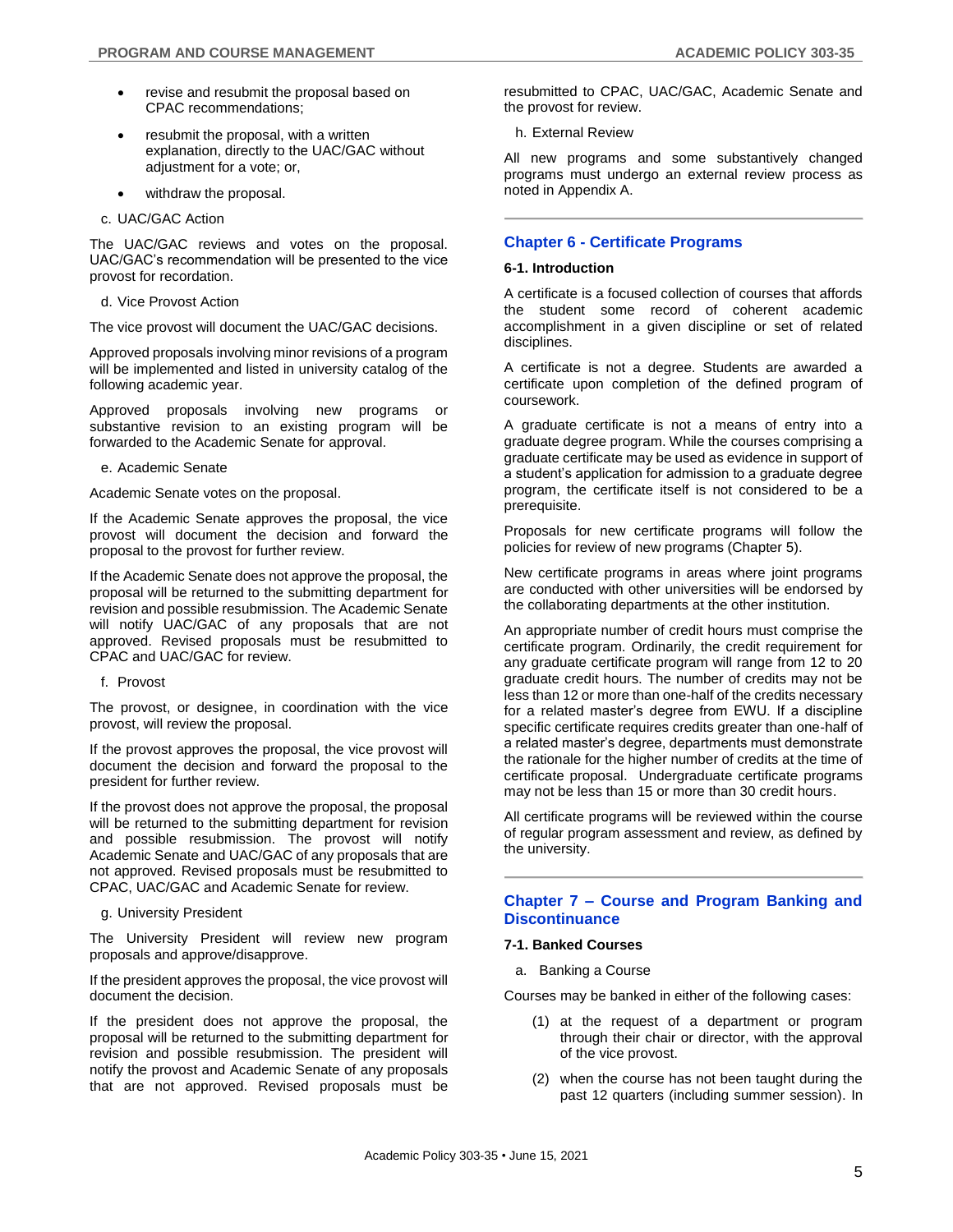such cases, the vice provost must notify the department or program.

b. Catalog Listing:

Banked courses will not be listed in the university catalog.

c. Extensions:

Departments and programs may request an extension for an additional 4 quarters due to extenuating circumstances affecting faculty workloads. Such circumstances may include administrative or research responsibilities, retirements or medical emergencies. Extensions will be granted at the discretion of the vice provost.

d. Retrieving a Banked Course:

To retrieve a banked course, the department or program must submit a request to the vice provost. The request to retrieve a banked course must be approved by the department chair and appropriate college dean. The request must include:

- The term and year the course was last taught.
- A new syllabus for the course.
- A statement of justification for having the course unbanked.
- The next term the course will be offered.

Upon review by the vice provost, the request will be forwarded to UAC/GAC for further approval. Requests approved by UAC/GAC will be documented by the vice provost and the course listed in the university catalog the following academic year. Requests not approved by UAC/GAC must be resubmitted as a new course proposal.

### **7.2 Banked Programs**

Degree programs may be banked at the request of a department or program through their chair or director, with the approval of the dean and the vice provost.

Requests to retrieve a banked degree program must follow the policies for substantive revisions to programs (Chapter 5).

# **7-3. Course Discontinuation**

Courses that have not been taught in the past 24 quarters (including summer session) will be automatically discontinued and their course numbers will become available for new courses. Future reinstatement of a discontinued course must follow the policies for new course proposals (Chapter 5).

#### **7-4. Program Discontinuation**

Proposals for the discontinuation of degree programs may be initiated by departments, appropriate university committees (such as UAC, GAC, and the Program Review Committee (PRC)), and/or administrative officers of the university.

All proposals must specify mechanisms to protect the interests of students currently enrolled in such programs and to allow those students to complete their degrees in a reasonable time period.

Proposals for degree program discontinuation must include a declaration of intent with rationale for such a recommendation:

a. degree program discontinuation, or,

b. discontinuation of degree program with department dissolution.

All proposals must comply with the requirements of the Collective Bargaining Agreement.

Proposals for consolidating options within a given degree that allow the students to still obtain the same or a comparable degree are not included in this process but follow the normal program revision process.

All proposals for program discontinuance shall be forwarded to the Program Review Committee (PRC) for review.

The PRC, operating under the criteria currently in place, must seek broad consultations with groups or persons likely to be affected by the degree program discontinuation, including students enrolled in the affected degree program**,** the department(s) housing the program and the appropriate dean(s). The PRC will select a finite set of data according to the 1998 criteria to be collected yearly by the Office of Institutional Research. If the PRC finds that the proposal has no merit, then this recommendation together with the original proposal must be forwarded to the Provost.

If the PRC finds that the proposal has merit, then the PRC will send a recommendation to UAC/GAC. The UAC/GAC will, after giving consideration to the PRC recommendation, make a recommendation to the Rules Committee.

The Rules Committee will, after giving consideration to the UAC/GAC recommendation, make a recommendation to the Academic Senate.

The entire record will be sent to the Academic Senate. The record consists of the recommendations from the PRC, UAC/GAC, and the Rules Committee as well as a summary of the data used to arrive at a recommendation. The Academic Senate will, after giving consideration to the entire record, make a recommendation to the President.

All proposals and recommendations shall be forwarded to the Provost.

The Provost forwards an independent recommendation to the President.

The President makes a recommendation to the Board of Trustees (BOT).

The BOT takes final action.

The recommendations made by the UAC/GAC, Rules Committee and the Academic Senate must be forwarded to the appropriate body/person after four (4) consecutive regular meetings of the said group. If no recommendation is forwarded by any one of these groups the recommendation from the previous group is the recommendation that is forwarded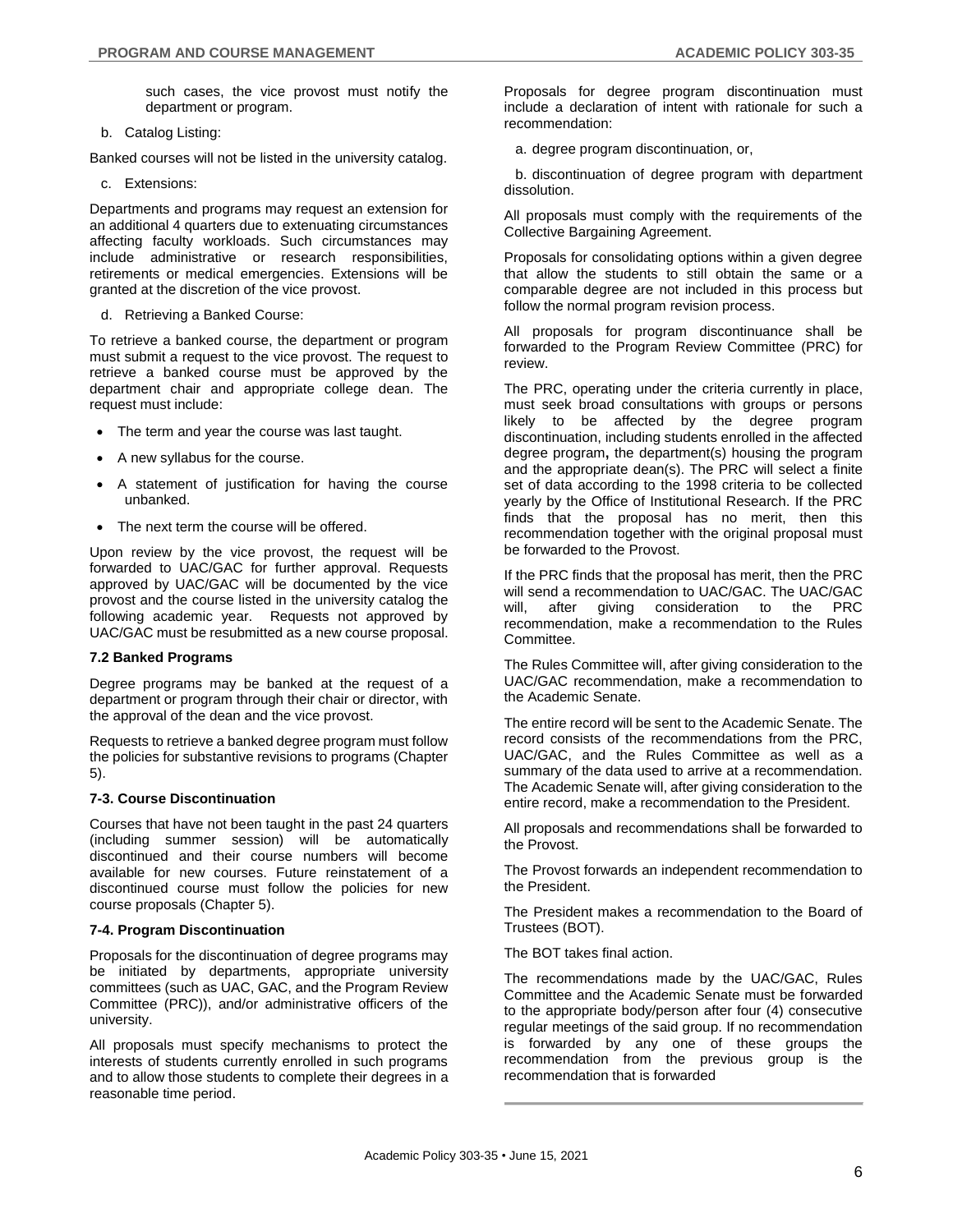# **Appendix A – External Coordination & Approval**

This appendix describes the process mentioned in Chapter 5-3(h). This process normally begins while internal review is ongoing. New academic programs and some substantively changed programs must undergo an external review process as described in this appendix. The Vice Provost will work with the appropriate academic department(s) to prepare and submit such proposals.

a. Using ICAPP's Guidelines for Proposals, the submitting department/program will complete the ICAPP proposal and forward it to the appropriate academic dean for review. The ICAPP guide is available through the vice provost's office.

b. Proposals approved by the academic dean will be forwarded to the vice provost and then to the provost for review.

c. Proposals requiring revision will be returned to the submitting department/program. Revised proposals must be resubmitted to the vice provost within three weeks.

d. Revised proposals that are approved by the vice provost are forwarded to the provost for final review.

e. As part of the ICAPP process, proposals approved by the provost will be sent to the Council of Presidents (COP) for posting on the COP website. The vice provost will coordinate this process and endeavor to submit the COP proposal at the same time the proposal is sent to UAC/GAC for review.

f. Proposals approved through the COP vetting process will be documented in the vice provost's office, archived, distributed to appropriate campus offices, and prepared for catalog publication. Proposals rejected by the COP will be returned to the submitting department/program for revision and possible resubmission.

g. COP-approved programs will also be forwarded to the Northwest Commission on Colleges and Universities for approval.

h. The Washington Student Achievement Council (WSAC) will be notified of all approved programs.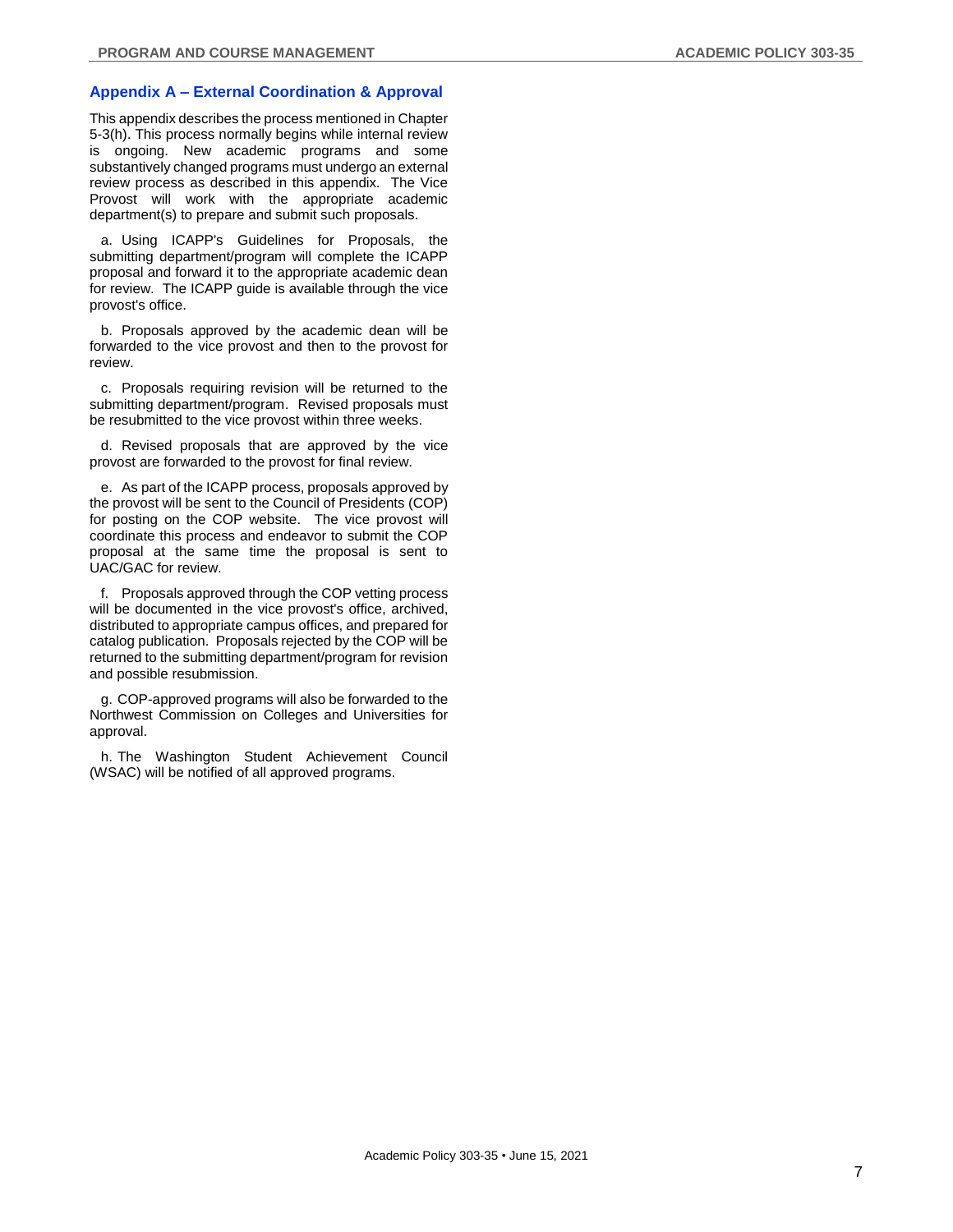# **Appendix B – Course and Program Proposal Flowcharts**

# **PROCESS FOR CREATING/REVISING COURSES OR REVISING PROGRAMS**



Return: Disapproved requests to the department